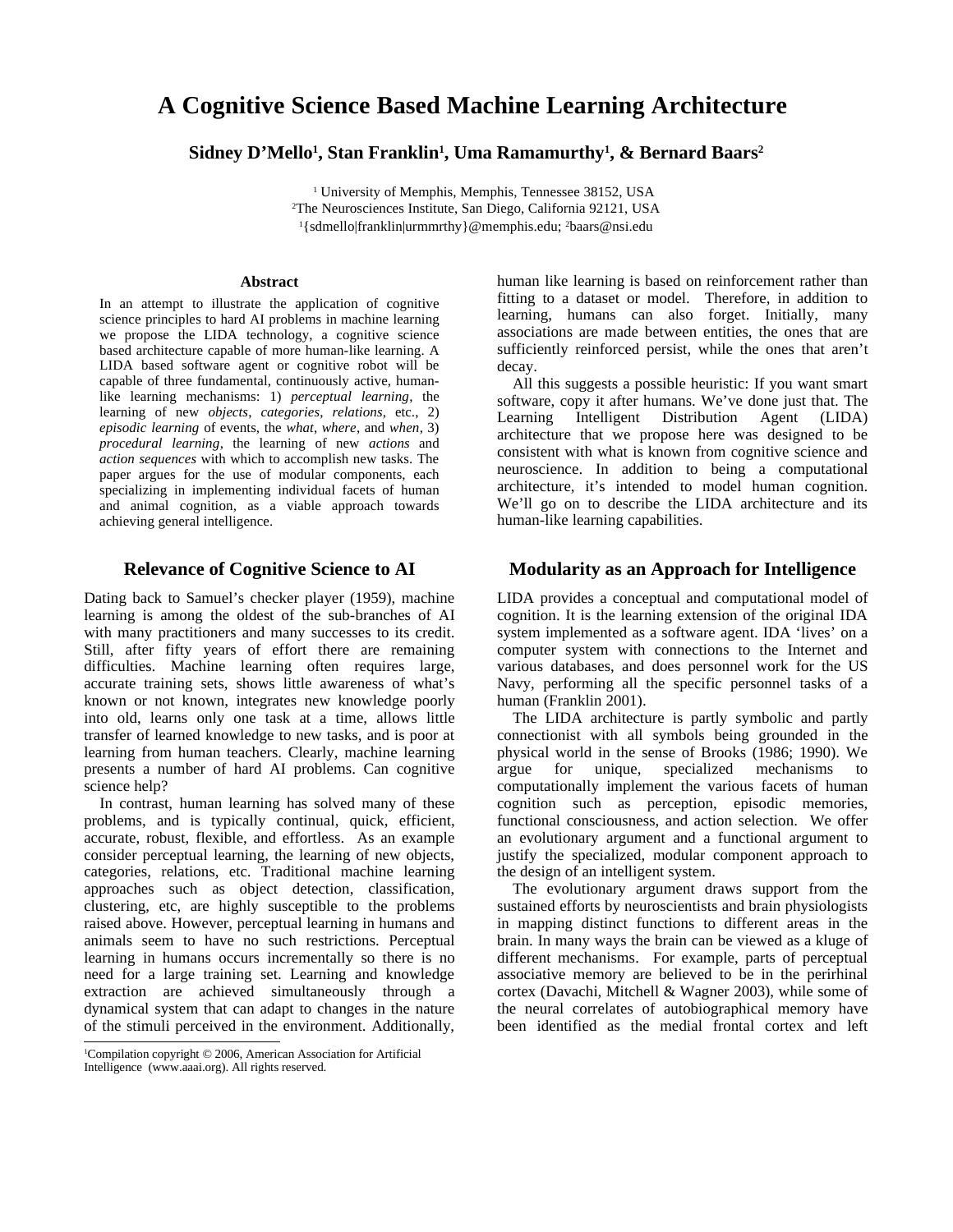hippocampus (Conway & Fthenaki 2000; Maguire 2001). In addition to the neuroscience evidence, there are developmental arguments for a distinct mechanism for perceptual memory. Infants who have not yet developed object permanence (any episodic memory) are quite able to recognize and categorize (Mandler 2000). Other arguments come from studies of human amnesiacs with significant loss of declarative memory, but mostly intact perceptual associative memory and learning (Gabrieli et al. 1990, Fahle & Daum 2002). Perhaps the most convincing argument comes from experiments with rats in a radial arm maze. With four arms baited and four not (with none restocked), normal rats learn to recognize which arms to search (perceptual associative memory) and remember which arms they have already fed in (episodic memory) so as not to search there a second time. Rats with their hippocampal systems excised lose their episodic memory but retain perceptual associative memory, again arguing for distinct mechanisms (Olton, Becker, & Similarly, arguments for finer distinctions between the various episodic memory systems have been made. Episodic memories are memories for events of the what, where, and when. Conway (2001) argues for a unique memory system for recent, highly specific, sensory-perceptual information, than specific, sensory-perceptual information, than autobiographical memory, on the basis of different functions, knowledge stored, access techniques, phenomenology, and neurology. Additionally, Moscovitch et al. (2005) offer neuroimaging evidence for a finer grained component analysis for semantic and spatial memories.

The functional arguments in support of specialized modular components for general intelligence are derived from the need for primitives for any agent capable of robust autonomy. An initial set of primitive feature detectors for perception and a set of primitive effectors for action execution are a computational necessity for any autonomous agent, natural or artificial, software or robotic (Franklin 1997). Additionally, as widely recognized in humans, the need for primitive motivators implemented as feelings and emotions may also be required for any cognitive system that attempts to stimulate general intelligence. In humans, primitive feature detectors for vision include neurons in the primary visual cortex (V1) detecting line segments at various orientations, while primitive effectors include neuronal groups controlling individual muscles. Higher level visual perception such as categorization, object detection, etc, is realized from associations between the various primitive feature detectors. Similarly, more complex actions and action sequences are learnt by associating the primitive effectors. These functional requirements that differ between perception and action strengthen the argument for specialized modular components.

# **The LIDA Architecture**

On the basis of the arguments for specialized, modular components as an approach for intelligence, the LIDA

architecture operates by the interplay of unique mechanisms implementing the major facets of human cognition. The mechanisms used in implementing the several modules have been inspired by a number of different 'new AI' techniques (Drescher 1991; Hofstadter & Mitchell 1994; Jackson 1987; Kanerva 1988; Maes 1989; Brooks 1986). We now describe LIDA's primary mechanisms.

**Perceptual Associative Memory.** LIDA perceives both exogenously and endogenously with Barsalou's perceptual symbol systems serving as a guide (1999). The perceptual knowledge-base of this agent, called perceptual associative memory, takes the form of a semantic net with activation called the slipnet, a la Hofstadter and Mitchell's Copycat architecture (1994). Nodes of the slipnet constitute the agent's perceptual symbols, representing individuals, categories, and perhaps higher-level ideas and concepts. Pieces of the slipnet containing nodes and links, together with perceptual codelets (a codelet is a small piece of code running independently; perceptual codelets are a special type of codelet designed for perceptual tasks such as recognition) with the task of copying the piece to working memory, constitute Barsalou's perceptual symbol simulators (1999). Together they constitute an integrated perceptual system for LIDA, allowing the system to recognize, categorize and understand.

**Workspace.** LIDA's workspace is analogous to the preconscious buffers of human working memory. Perceptual codelets write to the workspace as do other, more internal codelets. Attention codelets (codelets that form coalitions with other codelets to compete for functional consciousness) watch what is written in the workspace in order to react to it. Items in the workspace decay over time, and may be overwritten.

Another pivotal role of the workspace is the building of temporary structures over multiple cognitive cycles (see below). Perceptual symbols from the slipnet are assimilated into existing relational and situational templates while preserving spatial and temporal relations between the symbols. The structures in the workspace also decay rapidly.

**Episodic Memory.** Episodic memory in the LIDA architecture is composed of a declarative memory (DM) for the long term storage of autobiographical and semantic information as well as a short term transient episodic memory (TEM) similar to Conway's (2001) sensoryperceptual episodic memory with a retention rate measured in hours. LIDA employs variants of sparse distributed memory (SDM) to computationally model DM and TEM (Kanerva 1988; D'Mello, Ramamurthy, & Franklin 2005). SDM is a content addressable memory that, in many ways, is an ideal computational mechanism for use as an associative memory system.

**Functional Consciousness.** LIDA's 'consciousness' module implements Global Workspace (GW) theory's (Baars 1988) processes by codelets, small pieces of code each running independently. These are specialized for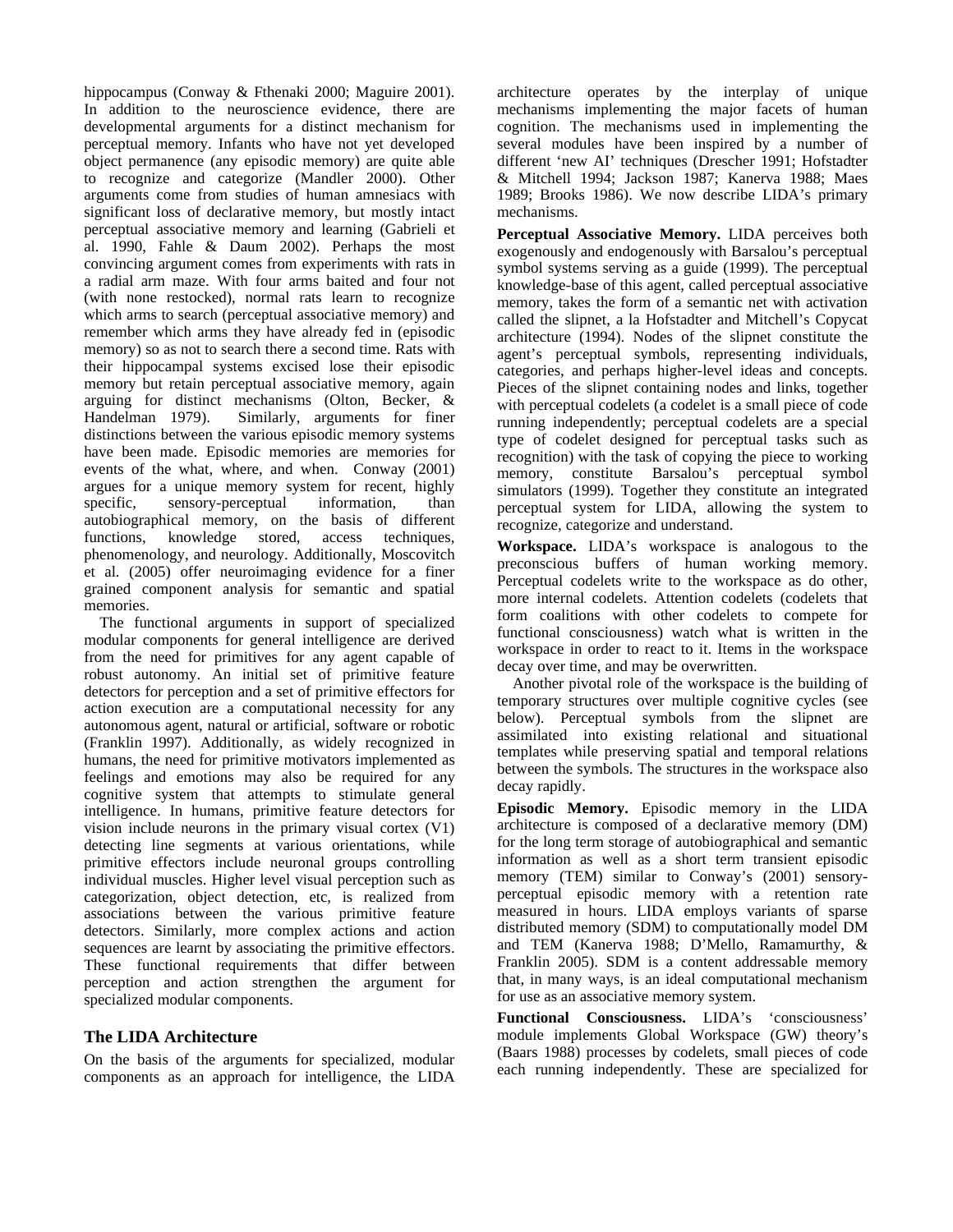some simple task and often play the role of a daemon watching for an appropriate condition under which to act. The apparatus for functional 'consciousness' consists of a coalition manager, a spotlight controller, a broadcast manager, and of attention codelets that recognize novel or problematic situations.

**Procedural Memory.** Procedural memory in LIDA is a modified and simplified form of Drescher's schema mechanism (1991), the scheme net. Like the slipnet of perceptual associative memory, the scheme net is a directed graph whose nodes are (action) schemes and whose links represent the 'derived from' relation. Built-in primitive (empty) schemes directly controlling effectors are analogous to motor cell assemblies controlling muscle groups in humans. A scheme consists of an action, together with its context and its result. At the periphery of the scheme net lie empty schemes (schemes with a simple action, but no context or results), while more complex schemes consisting of actions and action sequences are discovered as one moves inwards. In order for a scheme to act, it first needs to be instantiated and then selected for execution in accordance with the action selection mechanism described next.

**2.2.6. Action Selection.** The LIDA architecture employs an enhancement of Maes' behavior net (1989) for highlevel action selection in the service of feelings and emotions. Several distinct feelings and emotions operate in parallel, perhaps varying in urgency as time passes and the environment changes. The behavior net is a digraph (directed graph) composed of behaviors (instantiated action schemes) and their various links. As in connectionist models, this digraph spreads activation. The activation comes from four sources: from pre-existing activation stored in the behaviors, from the environment, from feelings and emotions, and from internal states. To be acted upon, a behavior must be executable, must have activation over threshold, and must have the highest such activation.

# **The LIDA Cognitive Cycle**

Since the LIDA architecture is composed of several specialized mechanisms, each implementing various facets of human cognition, the need for a continual process that causes the functional interaction among the various components becomes paramount. We offer the cognitive cycle as such an iterative, cyclical, continually active process that brings about the interplay among the various components of the architecture. Cognitive cycles are flexible, serial but overlapping cycles of activity usually beginning in perception and ending in an action. We suspect that cognitive cycles occur five to ten times a second in humans, cascading so that some of the steps in adjacent cycles occur in parallel (Baars & Franklin 2003). Seriality is preserved in the conscious broadcasts. We now describe the cognitive cycle dividing it into nine steps.

**1) Perception.** Sensory stimuli, external or internal, are received and interpreted by perception producing the beginnings of meaning.

**2) Percept to preconscious buffer.** The percept, including some of the data plus the meaning, as well as possible relational structures, is stored in the preconscious buffers of LIDA's working memory.

**3) Local associations.** Using the incoming percept and the residual contents of the preconscious buffers of working memory, including emotional content, as cues, local associations are automatically retrieved from transient episodic memory (TEM) and from declarative memory (DM) and stored in long-term working memory.

**4) Competition for consciousness.** Attention codelets view long-term working memory, and bring novel, relevant, urgent, or insistent events to consciousness.

**5) Conscious broadcast.** A coalition of codelets, typically an attention codelet and its covey of related information codelets carrying content, gains access to the global workspace and has its contents broadcast. In humans, this broadcast is hypothesized to correspond to phenomenal consciousness.

**6) Recruitment of resources.** Relevant schemes respond to the conscious broadcast. These are typically schemes whose context is relevant to information in the conscious broadcast. Thus consciousness solves the relevancy problem in recruiting resources.

**7) Setting goal context hierarchy.** The recruited schemes use the contents of consciousness, including feelings/emotions, to instantiate new goal context hierarchies (copies of themselves) into the behavior net, bind their variables, and increase their activation. Other, environmental, conditions determine which of the earlier goal contexts receive additional activation.

**8) Action chosen.** The behavior net chooses a single behavior (scheme, goal context), from a just instantiated behavior stream or possibly from a previously active stream. Each selection of a behavior includes the generation of an expectation codelet (see the next step).

**9) Action taken.** The execution of a behavior (goal context) results in the behavior codelets performing their<br>specialized tasks, having external or internal specialized tasks, having external or internal consequences, or both. LIDA is taking an action. The acting codelets also include at least one expectation codelet whose task it is to monitor the action bringing to consciousness any failure in the expected results.

# **Human like Learning in Machines**

For agents immersed in simple, mostly static, domains it is quite plausible for the system designer to architect the required knowledge so that the agent can effectively pursue its agenda. This approach, though tedious in its undertaking, has worked quite successfully for knowledge based systems such as expert systems, etc. However, as the complexity of the agents' world increases, the onus of the requisite knowledge engineering proves to be an extremely daunting task. In an attempt to circumvent these knowledge engineering problems we argue for mechanisms that support a developmental period, one of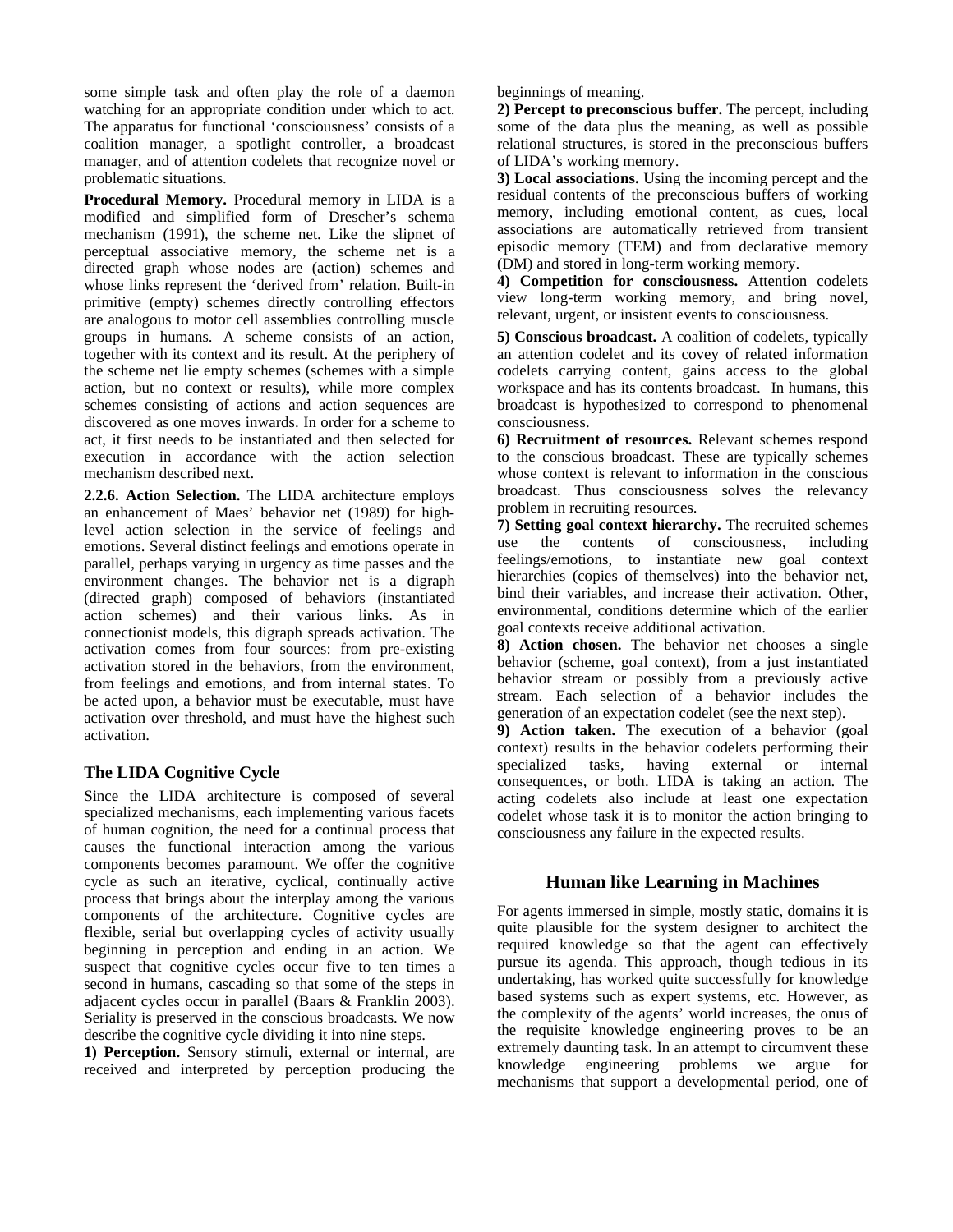rapid learning, in the "lives" of both software agents and robots. Such a developmental period would circumvent the necessity of designing and implementing a complex ontology, a clear pragmatic advantage. In complex, dynamic environments, the learned ontology can be expected to out perform one designed and built in, and to do so with much less human effort.

The LIDA model realizes three fundamental learning mechanisms that underlie much of human learning: 1) perceptual learning, the learning of new objects, categories, relations, etc., 2) episodic learning of events, the what, where, and when, 3) procedural learning, the learning of new actions and action sequences with which to accomplish new tasks. Although, the type of knowledge retained due to these three learning mechanisms differ, the mechanisms are founded on two basic premises. The first premise states that conscious awareness is sufficient for learning. Although subliminal acquisition of information appears to occur, the effect sizes are quite small compared to conscious learning. In a classic study, Standing (1973) showed that 10,000 distinct pictures could be learned with 96% recognition accuracy, after only 5 seconds of conscious exposure to each picture. No intention to learn was needed. Consciously learned educational material has been recalled after 50 years (Bahrick, 1984). No effect sizes nearly as long-lasting as these have been reported in the subliminal learning literature (Elliott & Dolan 1998). Conscious access greatly facilitates most types of learning. The second premise that is shared among the various learning mechanisms is that the learning is modulated by feelings and emotions, i.e. the learning rate varies with arousal (Yerkes & Dodson 1908).

# **Perceptual Learning**

Perceptual associative memory (PAM) is implemented in the LIDA architecture as a slipnet, a semantic net with passing activation (Hofstadter and Mitchell 1994). Perceptual learning in the LIDA model occurs with consciousness. This learning is of two forms, the strengthening or weakening of the base-level activation of existing nodes, as well as the creation of new nodes and links. Any existing concept or relation that appears in the conscious broadcast (Step 5 of the cognitive cycle) has the base-level activation of its corresponding node strengthened as a function of the arousal of the agent at the time of the broadcast. The base-level activation curve of a slipnet node is modeled along a saturating, sigmoid curve,

A new individual item that comes to consciousness results in a new node being created, together with links into it from the feature detectors of its features. Such a new item gets to consciousness by means of some *newitem attention codelet* that notices a collection of active features in the percept without a common object of which they are features. Such a new item-attention codelet might be looking for such features as spatial contiguity, common motion, and persistence over time. Here's how a new category may be formed. If a *similarity-attention codelet* notices in long-term working memory (see Step 4 of the cognitive cycle) two items with several common features, and succeeds in bringing this similarity to consciousness, a new category is created by the perceptual learning mechanism with *is-a* links into the new category from each of the items. New relation nodes occur similarly in a manner suggested by the work of Doumas and Hummel (2005). New relations are learned into nodes in PAM from structures built in the preconscious working memory buffers by perceptual codelets, that instantiate existing relation nodes from PAM and bind objects to their arguments. These new relation nodes are learned when *relation-noting-attention codelets* succeed in bringing the new relations to consciousness, that is when the relation 'pops into mind' or 'occurs to me.' New links are learned along with the nodes. The initial base-level activation of new nodes, be they object, category or relation nodes, are assigned as a function of arousal at the time of the conscious broadcast (Step 5 of the cognitive cycle above).

### **Episodic Learning**

In the LIDA model memory is hypothesized to interact with conscious events for its normal functioning. Within the context of episodic memory we are concerned with *interpreting the contents of 'consciousness' so as to be able to encode the what, where and when* of each cognitive cycle into episodic memory. LIDA is endowed with two types of episodic memories, one with a small capacity for short term retention of detailed sensoryperceptual information (transient episodic memory, TEM) and the other with a large capacity for possibly long term storage of lifelong events and facts (declarative memory, DM).

Episodic learning in the LIDA architecture results from events taken from the contents of 'consciousness' being encoded in our modified sparse distributed memory (SDM) representing TEM (D'Mello, Ramamurthy, & Franklin 2005). Perceptual symbols (slipnet nodes) making up an event in 'conscious' contents are traced back along slipnet links to primitive feature detectors. These activation patterns of these primitive feature detectors are encoded into TEM thus effecting episodic learning within each cognitive cycle. The recall of events (local associations) from TEM and from DM will require routing the retrieved activation trace through perceptual associative memory so as to recover the corresponding perceptual symbols.

In addition to the encoding of sensory perceptual details of each episode manifested through the contents of consciousness, this episodic learning includes encoding of feelings and emotions, and of actions taken by the agent.

Periodically, and offline, the not yet decayed contents of TEM are consolidated into declarative memory (DM) (autobiographical memory plus semantic memory) which is also implemented as a modified SDM system.

#### **Procedural Learning**

We propose a combination of instructionalist as well as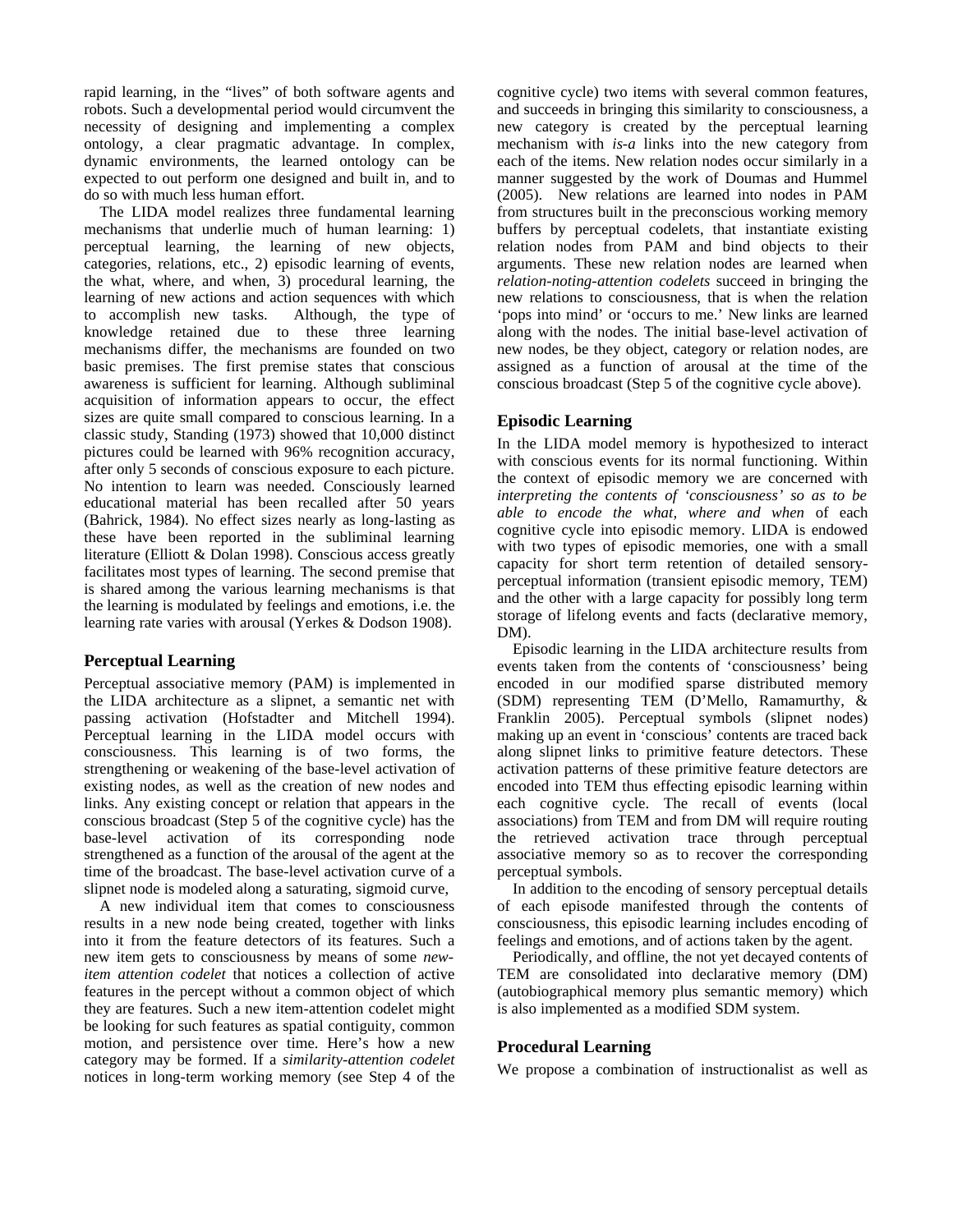selectionist motivated agendas (not discussed here) for procedural learning in the scheme net (see procedural memory above), with functional consciousness providing reinforcement to actions. Reinforcement is provided via a sigmoid function such that initial reinforcement becomes very rapid but tends to saturate. The inverse of the sigmoid function that produces the reinforcement curve, serves as the decay curve. Therefore, schemes with low base-level activation decay rapidly, while schemes with high (saturated) base-level activation values tend to decay at a much lower rate.

Empty schemes, each containing only a primitive action with no context and results, lie at the periphery of the scheme net. Each scheme has two types of activation, a base-level activation and a current activation. The baselevel activation measures the reliability of the scheme, that is, the likelihood of its result occurring when the action is taken within its context. The current activation measures the applicability of the scheme to the current situation. For learning to proceed initially, the behavior network must first select an instantiation of an empty scheme for execution. Since an empty scheme has no context, it is assumed to be always applicable to the situation at hand. Before executing its action, the instantiated scheme (behavior codelet) spawns a new expectation codelet. After the action is executed, this newly created expectation codelet focuses on changes in the environment as a result of the action being executed, and attempts to bring this information to consciousness. If successful, a new scheme is created, if needed. If one already exists, it is appropriately reinforced. Conscious information just before the action was executed becomes the context of this new scheme. Information brought to consciousness right after the action is used as the result of the scheme. The scheme is provided with some base-level activation, and it is connected to its parent empty scheme with a link.

Collections of behavior codelets form behaviors. The behavior codelets making up a behavior share preconditions and post conditions. Certain attention codelets notice behavior codelets that take actions at approximately the same time, though in different cognitive cycles. These attention codelets attempt to bring this information to consciousness. If successful, a new scheme is created, if it does not already exist. If it does exist, the existing scheme is simply reinforced, that is, its base-level activation is modified.

Collections of behaviors, called behavior streams, with activation passing links between them can be thought of as partial plans of actions. The execution of a behavior in a stream is conditional on the execution of its predecessor, and it directly influences the execution of its successor. When an attention codelet notices two behavior codelets executing within some small time span, it attempts to bring this information to consciousness. If successful, it builds a new scheme if such a scheme does not already exist.

# **Comparison with Current Technologies**

Computational models have long been a major, and perhaps indispensable, tool in cognitive science. Many of these model some psychological theory of a particular aspect of cognition, attempting to account for experimental data. Others, such as the constructionintegration model (Kintsch 1998), SOAR (Laird, Newell, & Rosenbloom 1987), and ACT-R (Anderson 1990), aspire to be general computational models of cognition. The LIDA architecture is a general computational model of cognition.

The specialized, modular approach to LIDA's architecture constitutes the major difference between LIDA and SOAR or ACT-R. Additional differences with SOAR arise from the fact that it (SOAR) does not provide a consciousness mechanism and that it is a purely symbolic, rules-based system unlike LIDA's hybrid, nonrules-based approach. Furthermore, the percept-motor interface in SOAR for interacting with the environment is entirely domain-specific, whereas the LIDA model allows for domain-independent perceptual and procedural learning mechanisms. ACT-R shares several similarities to the LIDA model such as the incorporation of both symbolic and sub-symbolic levels of abstraction. However, there is a very distinct separation between the two in ACT-R. The symbolic level is more concerned with production rules and chunks, while the sub-symbolic level consists of several parallel processes modeled by a set of equations.

# **Discussion**

With the design of three continually active incremental learning mechanisms we have laid the foundation for a cognitive architecture capable of human like learning. We feel that integrating these three types of learning modulated by feelings and emotions in machines is an example of how cognitive science principles can be applied towards the hard problems of AI. No large training sets would be required. New knowledge would be easily integrated into old. Several tasks could be learned concurrently with transfer of knowledge to new tasks. A number of the old, hard AI problems would potentially be solved.

We conclude by speculating on the usefulness of AI towards obtaining a better understanding of human cognition. We believe that large scale working models of cognition such as the LIDA model can be useful as a tool to guide some of the research of cognitive scientists and neuroscientists by generating testable hypotheses about human (and animal) cognition. The LIDA model generates hypotheses about human cognition by way of its design, the mechanisms of its modules, their interaction, and its performance (Baars & Franklin 2003: Franklin et al 2005). While, all of these hypotheses are, in principle, testable, due to the relatively fine-grained level of analyses required to either confirm or deny them, more sophisticated brain and behavioral assessment technologies may be in order.